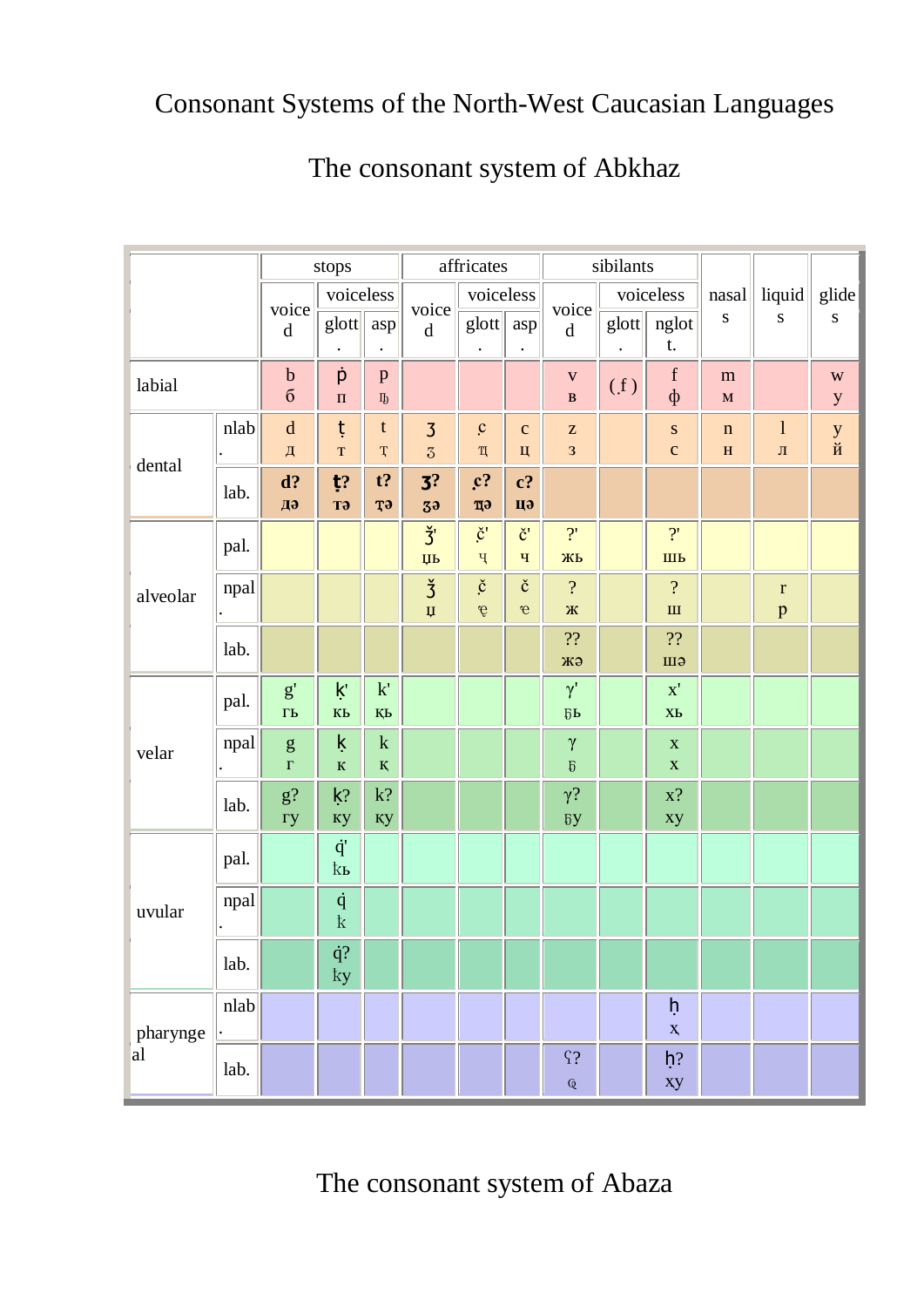|          |      |                                     | stops                         |                                           |                      | affricates                           |                                             |                                                            | sibilants            |                                          |                            |                             |                             |
|----------|------|-------------------------------------|-------------------------------|-------------------------------------------|----------------------|--------------------------------------|---------------------------------------------|------------------------------------------------------------|----------------------|------------------------------------------|----------------------------|-----------------------------|-----------------------------|
|          |      | voice                               | voiceless                     |                                           | voice                | voiceless                            |                                             | voice                                                      |                      | voiceless                                | nasal                      | liquid                      | glide                       |
|          |      | $\mathbf d$                         | glott                         | asp                                       | $\mathbf d$          | $g$ lott $\parallel$                 | asp                                         | $\mathbf d$                                                | glott                | nglot<br>t.                              | ${\bf S}$                  | ${\bf S}$                   | ${\bf S}$                   |
| labial   |      | $\mathbf b$<br>$\sigma$             | þ<br>$\Pi$                    | $\mathbf{p}$<br>$\Pi$                     |                      |                                      |                                             | (v)<br>(B)                                                 | (f)<br>$(\phi I)$    | (f)<br>$(\phi)$                          | m<br>$\mathbf M$           |                             | $\mathbf W$<br>$\mathbf{y}$ |
| dental   |      | $\mathbf d$<br>Д                    | ţ<br>TI                       | $\mathbf t$<br>$\mathbf T$                | $\overline{3}$<br>ДЗ | $\mathbf{c}$<br>$\mathbf{H}$         | $\mathbf{C}$<br>Ц                           | $\mathbf{Z}% ^{T}=\mathbf{Z}^{T}\times\mathbf{Z}^{T}$<br>3 |                      | ${\bf S}$<br>$\mathbf{C}$                | $\mathbf n$<br>$\mathbf H$ |                             | у $\breve{\varkappa}$       |
| alveolar | pal. |                                     |                               |                                           | $\check{3}$<br>ДЖЬ   | $\check{\mathbf{c}}$<br>qI           | $\check{\mathbf{c}}$ '<br>$\mathbf{q}$      | 2'<br>ЖЬ                                                   |                      | $\overline{?}$<br>ШЬ                     |                            |                             |                             |
|          | npal |                                     |                               |                                           | $\check{3}$<br>ДЖ    | $\check{\mathbf{c}}$<br>$\mathbf{m}$ | $\check{\rm c}$<br>$\mathbf{T}\mathbf{III}$ | $\overline{?}$<br>Ж                                        |                      | $\overline{?}$<br>$\mathbf{I}\mathbf{I}$ |                            | $\mathbf r$<br>$\mathbf{p}$ |                             |
|          | lab. |                                     |                               |                                           | $\check{3}$ ?<br>ДЖВ | $\check{c}$ ?<br>чIв                 | č?<br>ЧB                                    | ??<br>ЖВ                                                   |                      | 22<br>IIIB                               |                            |                             |                             |
| lateral  |      |                                     |                               |                                           |                      |                                      |                                             | (b)<br>(JIP)                                               | $($ l $)$<br>$(\Pi)$ | $\left(1\right)$<br>(TJ)                 |                            | $\mathbf{1}$<br>$\,\Pi$     |                             |
|          | pal. | $\mathbf{g}^{\prime}$<br>$\Gamma$ Ь | ķ'<br>кIь                     | $\mathbf{k}'$<br>$\mathbf{K}$ Ь           |                      |                                      |                                             | $\gamma'$<br>ГЪЬ                                           |                      | $\mathbf{x}'$<br>XЬ                      |                            |                             |                             |
| velar    | npal | ${\sf g}$<br>$\Gamma$               | ķ<br>$K$ <sup>I</sup>         | $\mathbf k$<br>${\bf K}$                  |                      |                                      |                                             | $\gamma$<br>$\Gamma$ Ь                                     |                      | $\mathbf X$<br>$\mathbf X$               |                            |                             |                             |
|          | lab. | $\mathbf{g} ?$<br>$\Gamma$ <b>B</b> | $k$ ?<br>кІв                  | $k$ ?<br>$\mathbf{KB}$                    |                      |                                      |                                             | $\gamma$ ?<br>$\Gamma$ ЪВ                                  |                      | $x$ ?<br>XB                              |                            |                             |                             |
|          | pal. |                                     | $\dot{q}'$<br>КЪЬ             |                                           |                      |                                      |                                             |                                                            |                      |                                          |                            |                             |                             |
| uvular   | npal |                                     | $\dot{q}$<br>КЪ               | $\mathbf q$<br>$X$ Ъ                      |                      |                                      |                                             |                                                            |                      |                                          |                            |                             |                             |
|          | lab. |                                     | $\dot{q}$ ?<br>KЪB            | $q$ ?<br>$X$ Ъ<br>$\overline{\mathbf{B}}$ |                      |                                      |                                             |                                                            |                      |                                          |                            |                             |                             |
| pharynge | nlab |                                     | $\overline{c}$<br>$\mathbf b$ |                                           |                      |                                      |                                             | $\varsigma$<br>$\mathbf{r}\mathbf{I}$                      |                      | ķ<br>xI                                  |                            |                             |                             |
| al       | lab. |                                     |                               |                                           |                      |                                      |                                             | $\Omega$<br>$\Gamma$ <b>IB</b>                             |                      | $h$ ?<br>xIB                             |                            |                             |                             |

## The consonant system of Adyghe (West Circassian)

|                         | stops    |                         | affricates        |                   |          |                         |          | sibilants               |            |                                      |                              |             |            |
|-------------------------|----------|-------------------------|-------------------|-------------------|----------|-------------------------|----------|-------------------------|------------|--------------------------------------|------------------------------|-------------|------------|
| VO <sub>1</sub> C<br>ed | ge<br>m. | voiceless<br>glot<br>ւ. | as<br>$p_{\cdot}$ | <b>VOIC</b><br>ed | ge<br>m. | voiceless<br>glot<br>ւ. | as<br>p. | VO <sub>1</sub> C<br>ed | glot<br>ι. | voiceless<br>$\frac{ng}{log}$<br>tt. | $\textsf{nasa}$<br><b>IS</b> | liqui<br>ds | glid<br>es |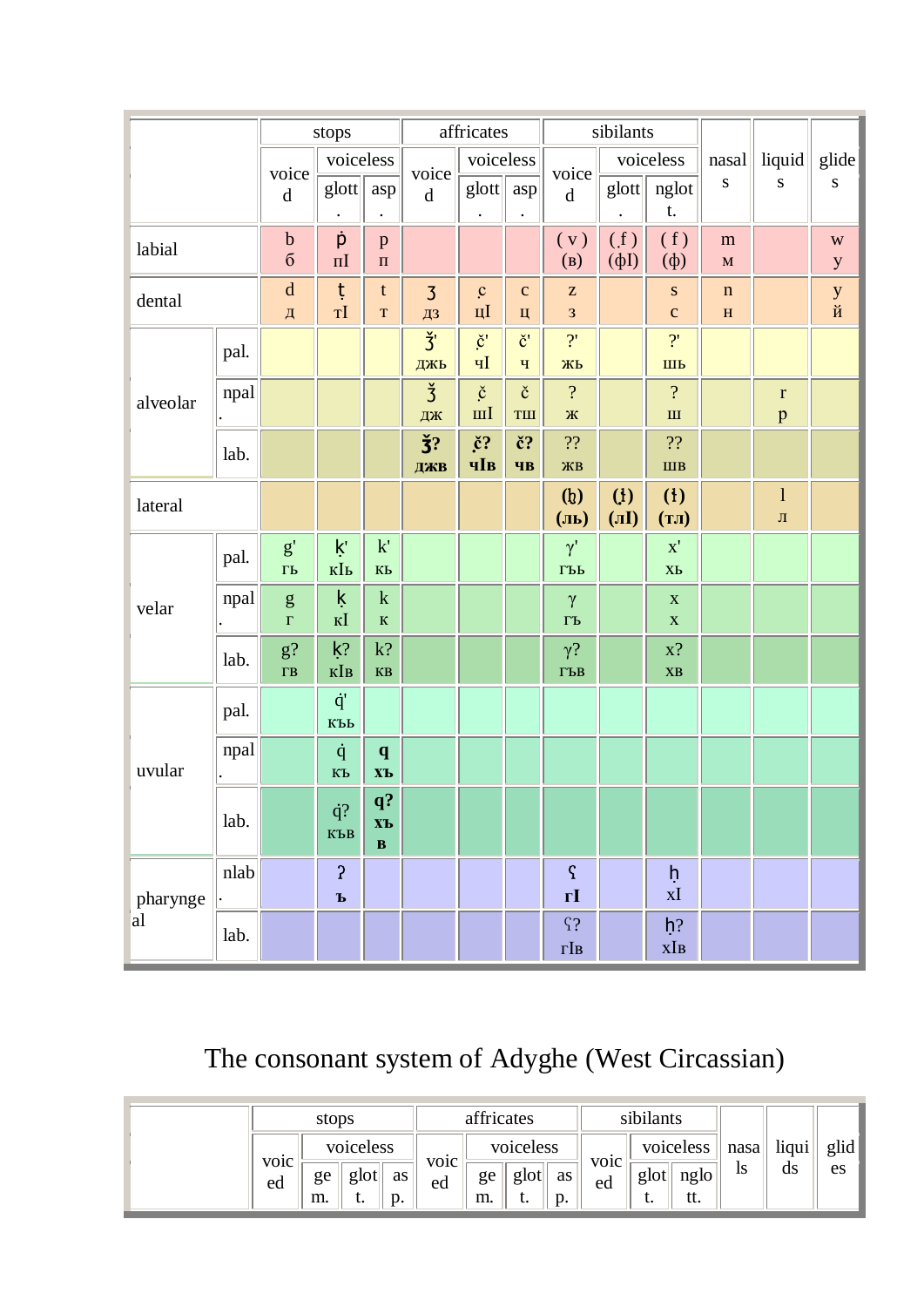|                  |           | $\frac{b}{6}$             | (p:)                              | p<br>$\Pi$                     | $\, {\bf p}$<br>$\overline{\mathbf{u}}$ |                       |                                            |                                                              |                                                | $\mathbf{v}$<br>${\bf y}$                                  |                                                      | $\mathbf f$<br>$\Phi$                     | ${\bf m}$<br>$\mathbf M$     |                             | $(\mathbf{w})$<br>(y)  |
|------------------|-----------|---------------------------|-----------------------------------|--------------------------------|-----------------------------------------|-----------------------|--------------------------------------------|--------------------------------------------------------------|------------------------------------------------|------------------------------------------------------------|------------------------------------------------------|-------------------------------------------|------------------------------|-----------------------------|------------------------|
| labial           | lab.      |                           |                                   | $\dot{\mathbf{p}}$ ?<br>пIу    |                                         |                       |                                            |                                                              |                                                |                                                            |                                                      |                                           | (m?<br>$\mathcal{E}$<br>(My) |                             |                        |
| dental           |           | ${\bf d}$<br>$\sqrt{\mu}$ | (t)                               | ţ<br>$T\bar{I}$                | t<br>$\mathbf T$                        | $\overline{3}$<br>ДЗ  | (c:)                                       | $\mathbf{c}$<br>$\ensuremath{\text{H}}\ensuremath{\text{I}}$ | $\mathbf{C}$<br>Ц                              | $\mathbf{Z}% ^{T}=\mathbf{Z}^{T}\times\mathbf{Z}^{T}$<br>3 |                                                      | ${\bf S}$<br>$\mathbf{C}$                 | $\mathbf n$<br>$\mathbf H$   |                             | у $\breve{\mathbf{M}}$ |
|                  | lab.      |                           |                                   | $t$ ?<br>$Tly$                 |                                         | 3 <sup>2</sup><br>дзу | $(c$ :?<br>$\mathcal{)}$                   |                                                              | $c$ ?<br>цу                                    |                                                            |                                                      |                                           |                              |                             |                        |
| dentalve<br>olar |           |                           |                                   |                                |                                         |                       |                                            |                                                              |                                                | $\hat{z}$<br>ЖЪ                                            | $\hat{s}$<br>III                                     | $\hat{\mathbf{s}}$<br>ШЪ                  |                              |                             |                        |
|                  | lab.      |                           |                                   |                                |                                         |                       |                                            |                                                              |                                                | $\hat{z}$ ?<br>жьу                                         | $\hat{s}$<br>$\mathbf{m} \mathbf{I}$<br>$\mathbf{y}$ | $\hat{\mathbf{s}}$ ?<br>шъу               |                              |                             |                        |
|                  | pal.      |                           |                                   |                                |                                         | $\check{3}$<br>ДЖЬ    | $(\check{\mathbf{c}}')$ :<br>$\mathcal{C}$ | $\check{\mathbf{c}}$<br>$\mathbf{q}$                         | $\check{\mathbf{c}}$<br>$\mathbf{q}$           | $\overline{?}$<br>ЖЬ                                       |                                                      | $\overline{?}$<br>ШЬ                      |                              |                             |                        |
| alveolar         | npa<br>1. |                           |                                   |                                |                                         | $rac{3}{4}$           | $(\check{c})$                              | $\check{\mathbf{c}}$<br>$\overline{\mathbf{m}}$              | $\check{\rm c}$<br>$\mathbf T$<br>$\mathbf{H}$ | $\overline{\mathcal{L}}$<br>Ж                              |                                                      | $\overline{\mathcal{L}}$<br>$\mathbf{H}%$ |                              | $\mathbf r$<br>$\mathbf{p}$ |                        |
| lateral          |           |                           |                                   |                                |                                         |                       |                                            |                                                              |                                                | $\boldsymbol{\mathfrak{h}}$<br>$\sqrt{1}$                  | $\mathbf{1}$<br>лІ                                   | $\mathbf{1}$<br>ЛЪ                        |                              |                             |                        |
|                  |           |                           |                                   |                                |                                         |                       |                                            |                                                              |                                                | $\gamma$<br>$\Gamma$                                       |                                                      | $\mathbf X$<br>$\mathbf X$                |                              |                             |                        |
| velar            | lab.      | $g$ ?<br>$ry$             | (k)                               | $\mathsf{k}2$<br>кIу           | $\mathbf{k} ?$<br>Ky                    |                       |                                            |                                                              |                                                |                                                            |                                                      | $x$ ?<br>$\overline{\bf X} {\bf B}$       |                              |                             |                        |
|                  |           |                           | q:<br>КЪ                          |                                |                                         |                       |                                            |                                                              |                                                | $\, {\bf R}$<br>$\Gamma$ Ь                                 |                                                      | $\pmb{\chi}$<br>$X$ Ъ                     |                              |                             |                        |
| uvular           | lab.      |                           | $\mathbf{q}$ ?<br>КЪ<br>${\bf y}$ |                                |                                         |                       |                                            |                                                              |                                                | $R_3$<br>гъу                                               |                                                      | $\chi$ ?<br>xъy                           |                              |                             |                        |
| pharynge         |           |                           |                                   | $\boldsymbol{\mathsf{S}}$<br>I |                                         |                       |                                            |                                                              |                                                |                                                            |                                                      | $\mathsf h$<br>X <sub>b</sub>             |                              |                             |                        |
| al               | lab.      |                           |                                   | ??<br>Iy                       |                                         |                       |                                            |                                                              |                                                |                                                            |                                                      |                                           |                              |                             |                        |

# The consonant system of Kabardian (East Circassian)

|        | stops      |           |      | affricates |           |     |            | sibilants     |        |                           |        |       |
|--------|------------|-----------|------|------------|-----------|-----|------------|---------------|--------|---------------------------|--------|-------|
|        | voice<br>a | voiceless |      |            | voiceless |     |            | voiceless     |        | $\lfloor$ nasal $\lfloor$ | liquid | glide |
|        |            | glott     | asp. | voice<br>d | glott     | asp | voice<br>d | $g$ lott $  $ | nglott | S                         | S      |       |
| labial |            |           | n    |            |           |     |            |               |        | m                         |        |       |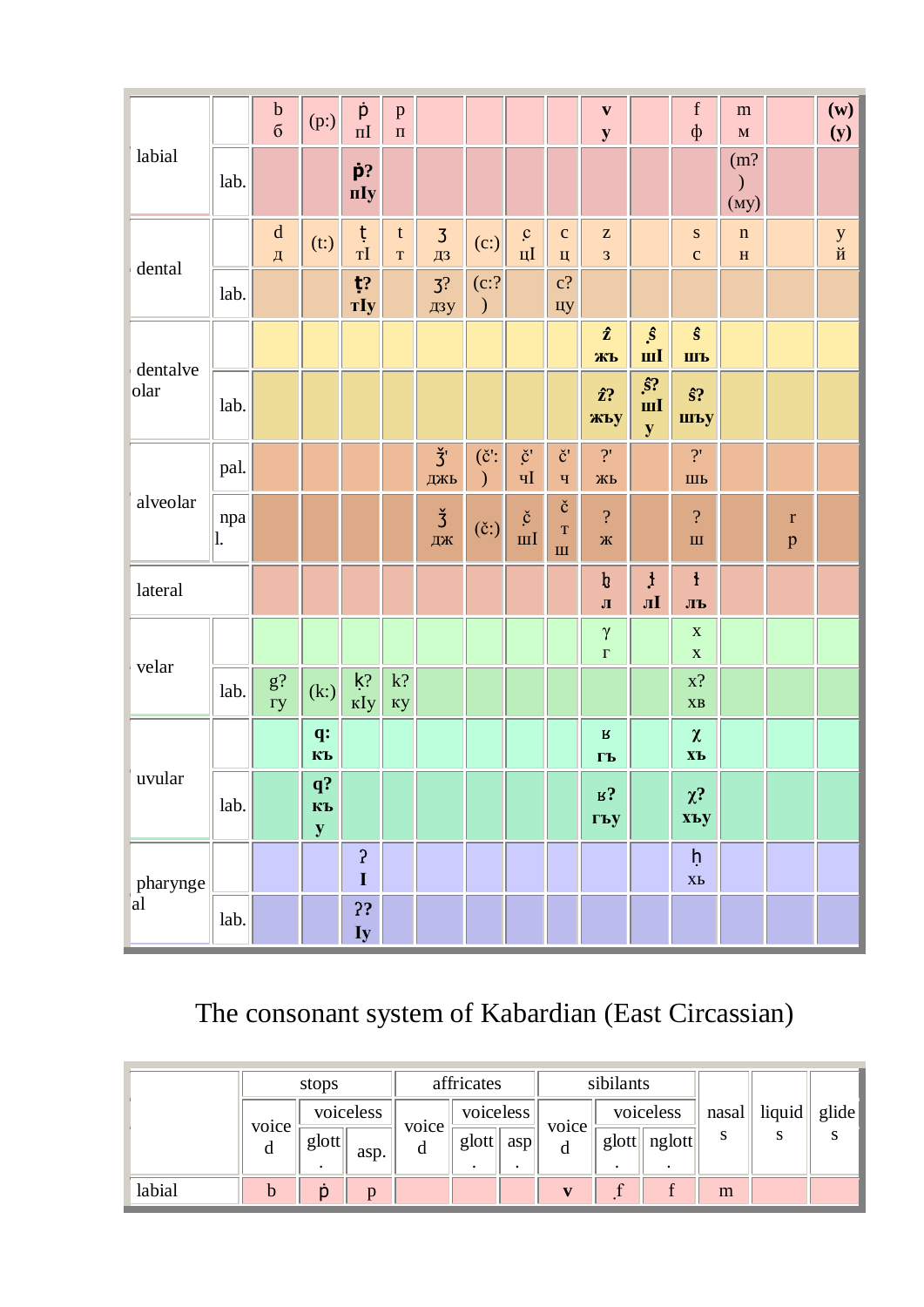|              |      | $\sqrt{6}$          | $\Pi$                       | $\Pi$                         |                      |                                       |                                       | $\, {\bf B}$                                               | фІ                       | $\Phi$                                    | $\mathbf M$                 |                  |  |
|--------------|------|---------------------|-----------------------------|-------------------------------|----------------------|---------------------------------------|---------------------------------------|------------------------------------------------------------|--------------------------|-------------------------------------------|-----------------------------|------------------|--|
| dental       |      | $\mathbf d$<br>Д    | ţ<br>$\mathbf{T}\mathbf{I}$ | $\mathfrak{t}$<br>$\mathbf T$ | $\overline{3}$<br>ДЗ | $\mathbf{c}$<br>$\mathbf{H}$          | $\mathbf C$<br>Ц                      | $\mathbf{Z}% ^{T}=\mathbf{Z}^{T}\times\mathbf{Z}^{T}$<br>3 |                          | ${\bf S}$<br>$\mathbf{C}$                 | $\mathbf n$<br>$\, {\bf H}$ |                  |  |
| alveola<br>ľ | pal. |                     |                             |                               | $\check{3}$<br>ДЖ    | $\check{\mathbf{c}}'$<br>$\mathbf{q}$ | $\check{\mathbf{c}}'$<br>$\mathbf{q}$ | 2'<br>ЖЬ                                                   | $\overline{\gamma}$<br>щ | $\overline{?}$<br>Щ                       |                             |                  |  |
|              | npal |                     |                             |                               |                      |                                       |                                       | $\overline{\mathcal{L}}$<br>Ж $\,$                         |                          | $\overline{\mathcal{L}}$<br>$\mathbf{H}%$ |                             | $\mathbf r$<br>p |  |
| lateral      |      |                     |                             |                               |                      |                                       |                                       | $\boldsymbol{\mathfrak{h}}$<br>$\mathbf{J}$                | $\mathbf{1}$<br>лІ       | $\mathbf{1}$<br>ЛЪ                        |                             | (1)<br>$(\Pi)$   |  |
|              |      |                     |                             | (k)<br>(K)                    |                      |                                       |                                       | $\gamma$<br>$\Gamma$                                       |                          | $\mathbf X$<br>$\mathbf X$                |                             |                  |  |
| velar        | lab. | $g$ ?<br>$\Gamma y$ | $k$ ?<br>кIу                | $k$ ?<br>кy                   |                      |                                       |                                       |                                                            |                          | $x$ ?<br>xy                               |                             |                  |  |
|              |      |                     | $\dot{q}$<br>$\mathbf{K}$ Ъ | $\mathbf{q}$<br>КХЪ           |                      |                                       |                                       | $\mathbf B$<br>$\Gamma$ Ь                                  |                          | $\pmb{\chi}$<br>XЪ                        |                             |                  |  |
| uvular       | lab. |                     | $\dot{q}?$<br>къу           | $q$ ?<br>КХЪ<br>${\bf y}$     |                      |                                       |                                       | $R_3$<br>гъу                                               |                          | $\chi^2$<br>хъу                           |                             |                  |  |
| pharyngeal   |      |                     |                             |                               |                      |                                       |                                       |                                                            |                          | $\mathsf{h}$<br>XЬ                        |                             |                  |  |

Literature:

- G.A. Klimov, Einf?rung in die kaukasische Sprachwissenschaft, Hamburg 1994, 47-56
- D.M. Job, Probleme eines typologischen Vergleichs iberokaukasischer und indogermanischer Phonemsysteme im Kaukasus, Frankfurt a/M u. Bern 1977
- R. Smeets, Studies in West Circassian Phonology and Morphology, Leiden 1984
- A.H. Kuipers, Phoneme and Morpheme in Kabardian, 's Gravenhage 1960

Achtung: Dieser Text ist mit Unicode / UTF8 Attention: This text is encoded using Unicode / kodiert. Um die in ihm erscheinenden UTF8. The special characters as contained in it Sonderzeichen auf Bildschirm und Drucker can only be displayed and printed by installing sichtbar zu machen, mu?ein Font installiert a font that covers Unicode such as the TITUS sein, der Unicode abdeckt wie z.B. der TITUSfont Titus Cyberbit Unicode. Font Titus Cyberbit Unicode.

Copyright Jost Gippert Frankfurt a/M 2000. No parts of this document may be republished in any form without prior permission by the copyright holder.